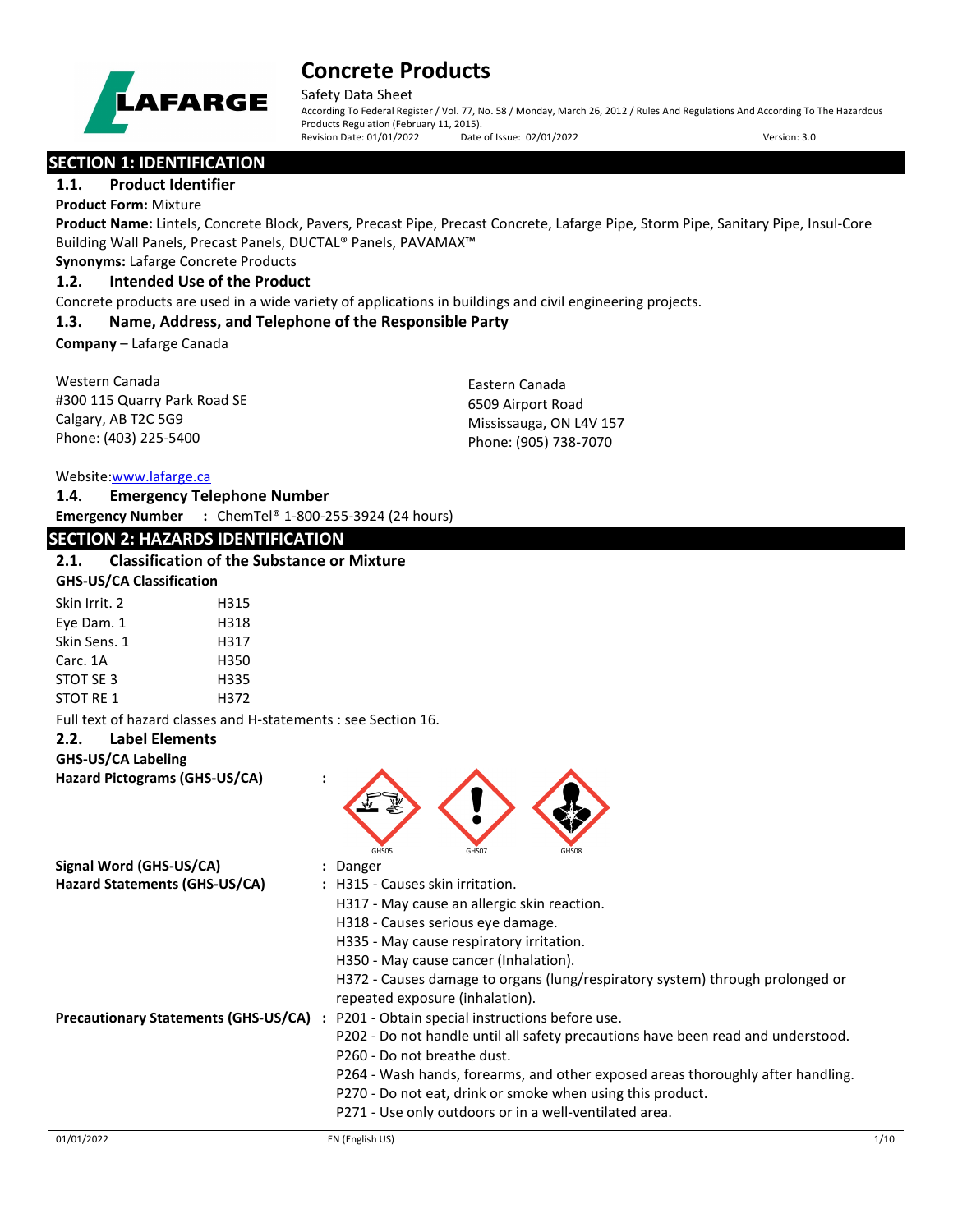Safety Data Sheet

According To Federal Register / Vol. 77, No. 58 / Monday, March 26, 2012 / Rules And Regulations And According To The Hazardous Products Regulation (February 11, 2015).

P272 - Contaminated work clothing should not be allowed out of the workplace.

P280 - Wear protective gloves, protective clothing, and eye protection.

P302+P352 - IF ON SKIN (or hair): Take off immediately all contaminated clothing. Wash with plenty of water.

P304+P340 - IF INHALED: Remove person to fresh air and keep comfortable for breathing.

P305+P351+P338 - IF IN EYES: Rinse cautiously with water for several minutes. Remove contact lenses, if present and easy to do. Continue rinsing.

P308+P313 - If exposed or concerned: Get medical advice/attention.

P310 - Immediately call a POISON CENTER or doctor.

P314 - Get medical advice/attention if you feel unwell.

P321 - Specific treatment (see Section 4 on this SDS).

P333+P313 - If skin irritation or rash occurs: Get medical advice/attention.

P362+P364 - Take off contaminated clothing and wash it before reuse.

P403+P233 - Store in a well-ventilated place. Keep container tightly closed.

P405 - Store locked up.

P501 - Dispose of contents/container in accordance with local, regional, national, provincial, territorial and international regulations.

# **2.3. Other Hazards**

Exposure may aggravate pre-existing eye, skin, or respiratory conditions. Repeated or prolonged exposure to respirable (airborne) crystalline silica dust will cuase lung damage in the form of silicosis. Symptoms will include progressively more difficult breahting, cough, fever, and weight loss.

### **2.4. Unknown Acute Toxicity (GHS-US/CA)**

No data available

### **SECTION 3: COMPOSITION/INFORMATION ON INGREDIENTS**

**3.2. Mixture**

| <b>Name</b>                 | <b>Product Identifier</b> | $%$ $*$   | <b>GHS Ingredient Classification</b> |
|-----------------------------|---------------------------|-----------|--------------------------------------|
| Quartz                      | (CAS-No.) 14808-60-7      | $\leq$ 90 | Carc. 1A, H350                       |
|                             |                           |           | STOT SE 3, H335                      |
|                             |                           |           | <b>STOT RE 1, H372</b>               |
| Calcium hydroxide           | (CAS-No.) 1305-62-0       | $15 - 25$ | HHNOC <sub>1</sub>                   |
|                             |                           |           | Skin Irrit. 2, H315                  |
|                             |                           |           | Eye Dam. 1, H318                     |
|                             |                           |           | STOT SE 3, H335                      |
| Cement, portland, chemicals | (CAS-No.) 65997-15-1      | $\leq 10$ | Skin Irrit. 2, H315                  |
|                             |                           |           | Eye Dam. 1, H318                     |
|                             |                           |           | Skin Sens. 1, H317                   |
|                             |                           |           | STOT SE 3, H335                      |

Full text of H-phrases: see Section 16.

\*Percentages are listed in weight by weight percentage (w/w%) for liquid and solid ingredients. Gas ingredients are listed in volume by volume percentage (v/v%).

# **SECTION 4: FIRST AID MEASURES**

## **4.1. Description of First-aid Measures**

**General:** Never give anything by mouth to an unconscious person. If you feel unwell, seek medical advice (show the label where possible).

**Inhalation:** Remove to fresh air and keep at rest in a position comfortable for breathing. Immediately call a POISON CENTER or doctor/physician.

**Skin Contact:** Remove contaminated clothing. Immediately flush skin with plenty of water for at least 15 minutes. Wash contaminated clothing before reuse. Immediately call a POISON CENTER or doctor.

**Eye Contact:** Rinse cautiously with water for at least 30 minutes. Remove contact lenses, if present and easy to do. Continue rinsing. Get immediate medical advice/attention.

**Ingestion:** Rinse mouth. Do NOT induce vomiting. Obtain emergency medical attention.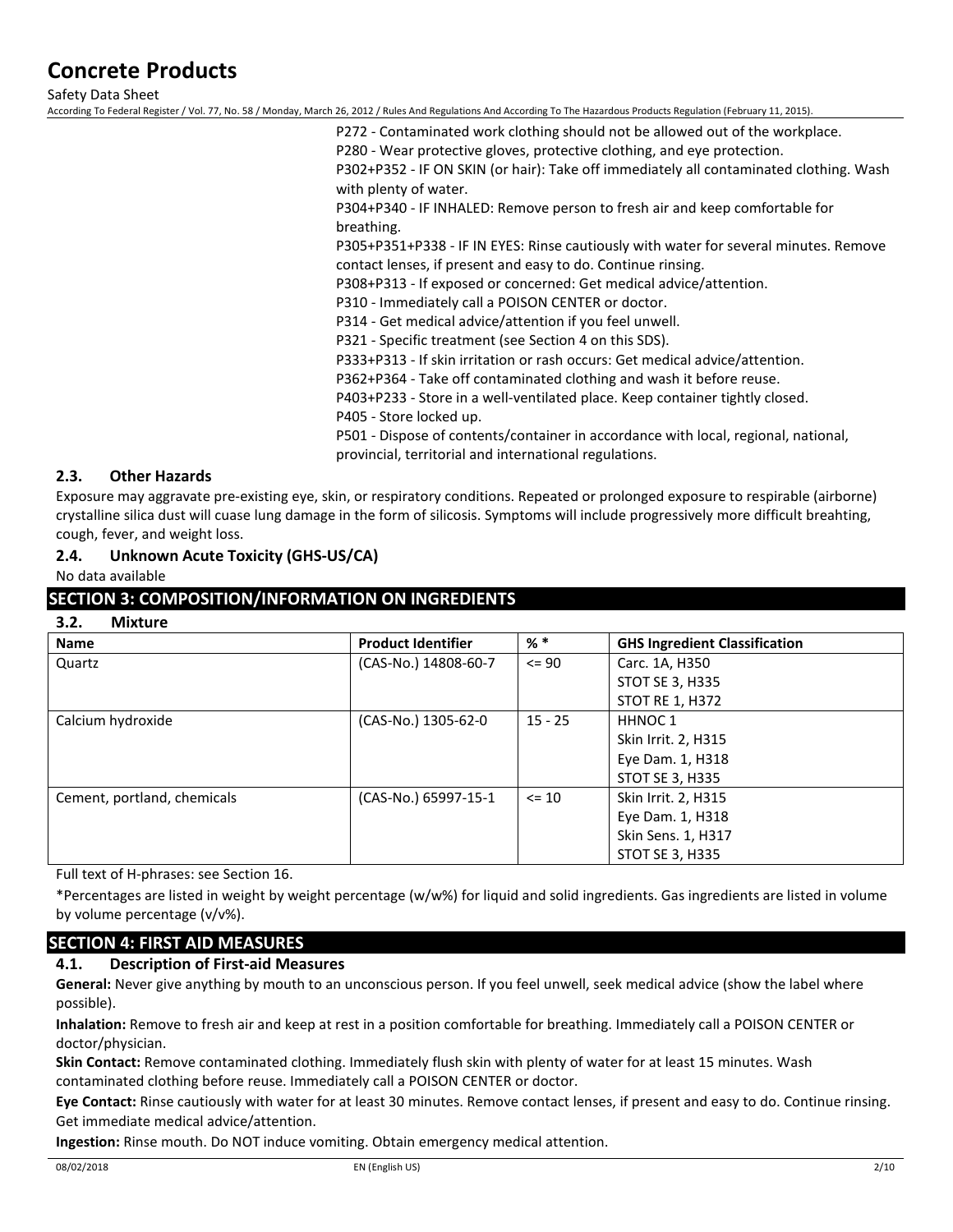#### Safety Data Sheet

According To Federal Register / Vol. 77, No. 58 / Monday, March 26, 2012 / Rules And Regulations And According To The Hazardous Products Regulation (February 11, 2015).

### **4.2. Most Important Symptoms and Effects Both Acute and Delayed**

**General:** May cause respiratory irritation. Causes severe skin burns and eye damage. Skin sensitization. May cause cancer. Causes damage to organs through prolonged or repeated exposure.

**Inhalation:** Irritation of the respiratory tract and the other mucous membranes. Some studies show that exposure to respirable crystalline silica (without silicosis) or that the disease silicosis may be associated with the increased incidence of several autoimmune disorders such as scleroderma (thickening of the skin), systemic lupus erythematosus, rheumatoid arthritis and diseases affecting the kidneys. Silicosis increases the risk of tuberculosis. Some studies show an increased incidence of chronic kidney disease and end-stage renal disease in workers exposed to respirable crystalline silica.

**Skin Contact:** Concrete may cause dry skin, discomfort, irritation, severe burns, and dermatitis. Exposure of sufficient duration to wet concrete can cause serious, potentially irreversible damage to skin, eye, respiratory and digestive tracts due to chemical (caustic) burns, including third degree burns. A skin exposure may be hazardous even if there is no pain or discomfort. Unhardened concrete is capable of causing dermatitis by irritation and allergy. Skin affected by dermatitis may include symptoms such as, redness, itching, rash, scaling, and cracking. Irritant dermatitis is caused by the physical properties of concrete including alkalinity and abrasion. Allergic contact dermatitis is caused by sensitization to hexavalent chromium (chromate) present in concrete. The reaction can range from a mild rash to severe skin ulcers. Persons already sensitized may react to the first contact with wet concrete. Others may develop allergic dermatitis after years of repeated contact with wet concrete. May cause an allergic skin reaction.

**Eye Contact:** Airborne dust may cause immediate or delayed irritation or inflammation. Eye contact with large amounts of dry powder or with wet cement can cause moderate eye irritation, chemical burns and blindness. Eye exposures require immediate first aid and medical attention to prevent significant damage to the eye.

**Ingestion:** Ingestion may cause adverse effects.

**Chronic Symptoms:** Long term exposure to respirable crystalline silica results in a significant risk of developing silicosis and other non-malignant respiratory disease, lung cancer, kidney effects, and immune system effects.

### **4.3. Indication of Any Immediate Medical Attention and Special Treatment Needed**

If exposed or concerned, get medical advice and attention. If medical advice is needed, have product container or label at hand.

### **SECTION 5: FIRE-FIGHTING MEASURES**

### **5.1. Extinguishing Media**

**Suitable Extinguishing Media:** Water spray, dry chemical, foam, carbon dioxide.

**Unsuitable Extinguishing Media:** Do not use a heavy water stream. Use of heavy stream of water may spread fire.

### **5.2. Special Hazards Arising From the Substance or Mixture**

**Fire Hazard:** Not considered flammable but may burn at high temperatures.

**Explosion Hazard:** Product is not explosive.

**Reactivity:** May react exothermically with water releasing heat. Adding an acid to a base or base to an acid may cause a violent reaction.

### **5.3. Advice for Firefighters**

**Precautionary Measures Fire:** Exercise caution when fighting any chemical fire.

**Firefighting Instructions:** Use water spray or fog for cooling exposed containers.

**Protection During Firefighting:** Do not enter fire area without proper protective equipment, including respiratory protection.

**Hazardous Combustion Products**: Silicon oxides. Calcium oxides. Sulfur oxides.

### **Reference to Other Sections**

Refer to Section 9 for flammability properties.

## **SECTION 6: ACCIDENTAL RELEASE MEASURES**

### **6.1. Personal Precautions, Protective Equipment and Emergency Procedures**

**General Measures:** Do not breathe dust. Do not get in eyes, on skin, or on clothing. Do not handle until all safety precautions have been read and understood.

#### **6.1.1. For Non-Emergency Personnel**

**Protective Equipment:** Use appropriate personal protective equipment (PPE).

**Emergency Procedures:** Evacuate unnecessary personnel.

#### **6.1.2. For Emergency Personnel**

**Protective Equipment:** Equip cleanup crew with proper protection.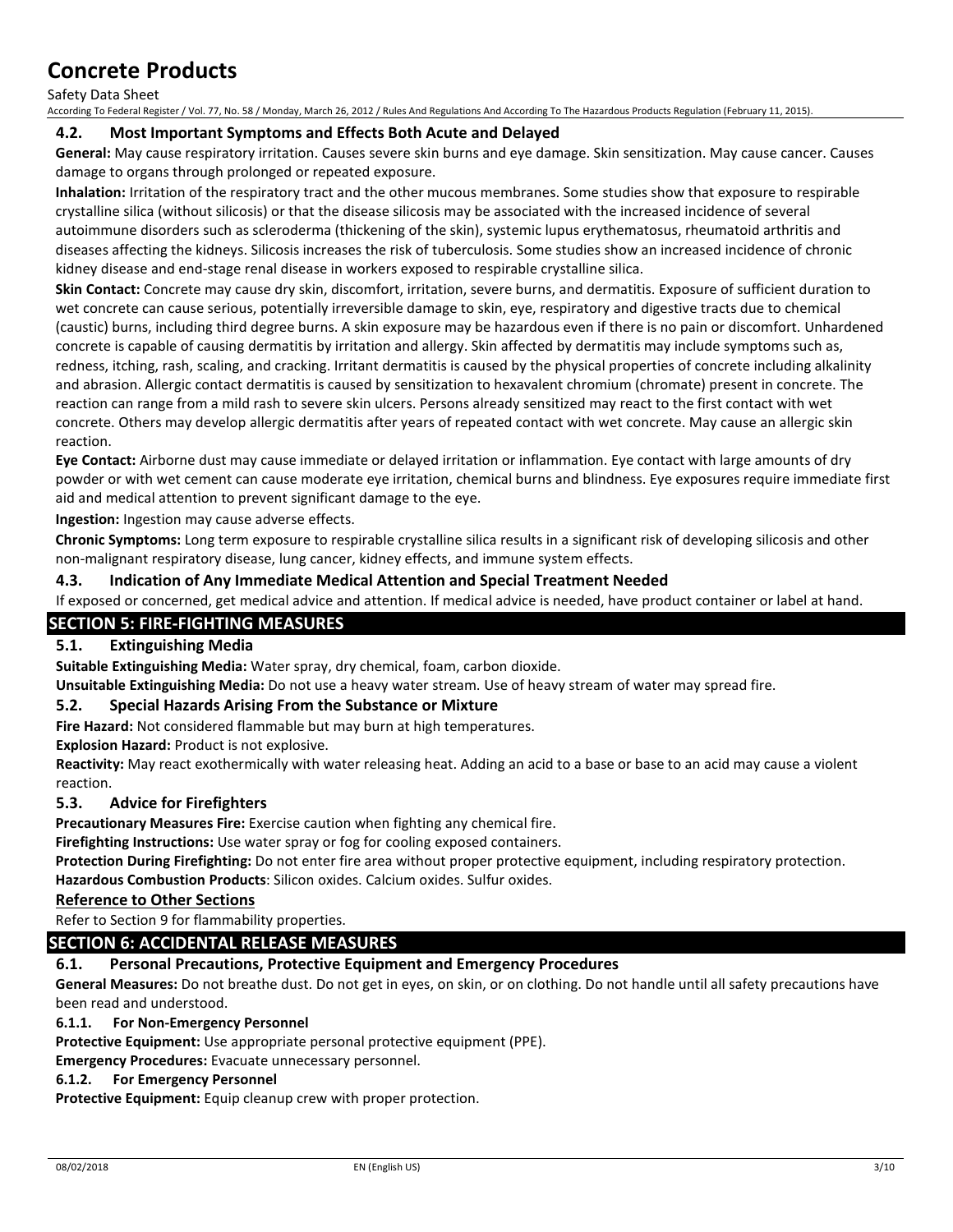Safety Data Sheet

According To Federal Register / Vol. 77, No. 58 / Monday, March 26, 2012 / Rules And Regulations And According To The Hazardous Products Regulation (February 11, 2015).

**Emergency Procedures:** Upon arrival at the scene, a first responder is expected to recognize the presence of dangerous goods, protect oneself and the public, secure the area, and call for the assistance of trained personnel as soon as conditions permit. Ventilate area.

# **6.2. Environmental Precautions**

Prevent entry to sewers and public waters.

# **6.3. Methods and Materials for Containment and Cleaning Up**

**For Containment:** Contain solid spills with appropriate barriers and prevent migration and entry into sewers or streams. As an immediate precautionary measure, isolate spill or leak area in all directions.

**Methods for Cleaning Up:** Clean up spills immediately and dispose of waste safely. Recover the product by vacuuming, shoveling or sweeping. Transfer spilled material to a suitable container for disposal. Contact competent authorities after a spill. Cautiously neutralize spilled solid.

# **6.4. Reference to Other Sections**

See Section 8 for exposure controls and personal protection and Section 13 for disposal considerations.

# **SECTION 7: HANDLING AND STORAGE**

# **7.1. Precautions for Safe Handling**

**Additional Hazards When Processed:** Cutting, crushing or grinding crystalline silica-bearing materials may release respirable crystalline silica, a known carcinogen. Use all appropriate measures of dust control or suppression and Personal Protective Equipment. Heavy material - ensure proper lifting methods or equipment.

**Precautions for Safe Handling:** Wash hands and other exposed areas with mild soap and water before eating, drinking or smoking and when leaving work. Avoid contact with eyes, skin and clothing. Do not get in eyes, on skin, or on clothing. Handle empty containers with care because they may still present a hazard. Do not breathe dust. Obtain special instructions before use. Do not handle until all safety precautions have been read and understood.

**Hygiene Measures:** Handle in accordance with good industrial hygiene and safety procedures.

### **7.2. Conditions for Safe Storage, Including Any Incompatibilities**

### **Technical Measures:** Comply with applicable regulations.

**Storage Conditions:** Store in a dry, cool place. Keep/store away from incompatible materials.

**Incompatible Materials:** Strong acids.

# **7.3. Specific End Use(s)**

Concrete products are used in a wide variety of applications in buildings and civil engineering projects.

# **SECTION 8: EXPOSURE CONTROLS/PERSONAL PROTECTION**

## **8.1. Control Parameters**

For substances listed in Section 3 that are not listed here, there are no established Exposure limits from the manufacturer, supplier, importer, or the appropriate advisory agency including: ACGIH (TLV), AIHA (WEEL), NIOSH (REL), OSHA (PEL), Canadian provincial governments, or the Mexican government.

| Quartz (14808-60-7)                |                                |                                                                                |
|------------------------------------|--------------------------------|--------------------------------------------------------------------------------|
| <b>Mexico</b>                      | <b>OEL TWA</b>                 | 0.1 mg/m <sup>3</sup> (respirable fraction)                                    |
| <b>USA ACGIH</b>                   | <b>ACGIH TWA</b>               | 0.025 mg/m <sup>3</sup> (respirable particulate matter)                        |
| <b>USA ACGIH</b>                   | <b>ACGIH chemical category</b> | A2 - Suspected Human Carcinogen                                                |
| <b>USA OSHA</b>                    | OSHA PEL (TWA) [1]             | 50 $\mu$ g/m <sup>3</sup> (Respirable crystalline silica)                      |
| <b>USA OSHA</b>                    | OSHA PEL (TWA) [2]             | $(250)/($ %SiO2+5) mppcf TWA (respirable fraction) $(10)/($ %SiO2+2)           |
|                                    |                                | mg/m <sub>3</sub> TWA (respirable fraction) (For any operations or sectors for |
|                                    |                                | which the respirable crystalline silica standard, 1910.1053, is stayed or      |
|                                    |                                | otherwise not in effect, See 20 CFR 1910.1000 TABLE Z-3)                       |
| USA NIOSH                          | NIOSH REL (TWA)                | 0.05 mg/m <sup>3</sup> (respirable dust)                                       |
| <b>USA IDLH</b>                    | US IDLH                        | 50 mg/m <sup>3</sup> (respirable dust)                                         |
| Alberta                            | <b>OEL TWA</b>                 | 0.025 mg/m <sup>3</sup> (respirable particulate)                               |
| <b>British Columbia</b>            | <b>OEL TWA</b>                 | 0.025 mg/m <sup>3</sup> (respirable)                                           |
| <b>Manitoba</b>                    | <b>OEL TWA</b>                 | 0.025 mg/m <sup>3</sup> (respirable particulate matter)                        |
| <b>New Brunswick</b>               | <b>OEL TWA</b>                 | 0.1 mg/m <sup>3</sup> (respirable fraction)                                    |
| <b>Newfoundland &amp; Labrador</b> | <b>OEL TWA</b>                 | 0.025 mg/m <sup>3</sup> (respirable particulate matter)                        |
| Nova Scotia                        | <b>OEL TWA</b>                 | 0.025 mg/m <sup>3</sup> (respirable particulate matter)                        |
| <b>Nunavut</b>                     | OEL TWA                        | 0.05 mg/m <sup>3</sup> (respirable fraction)                                   |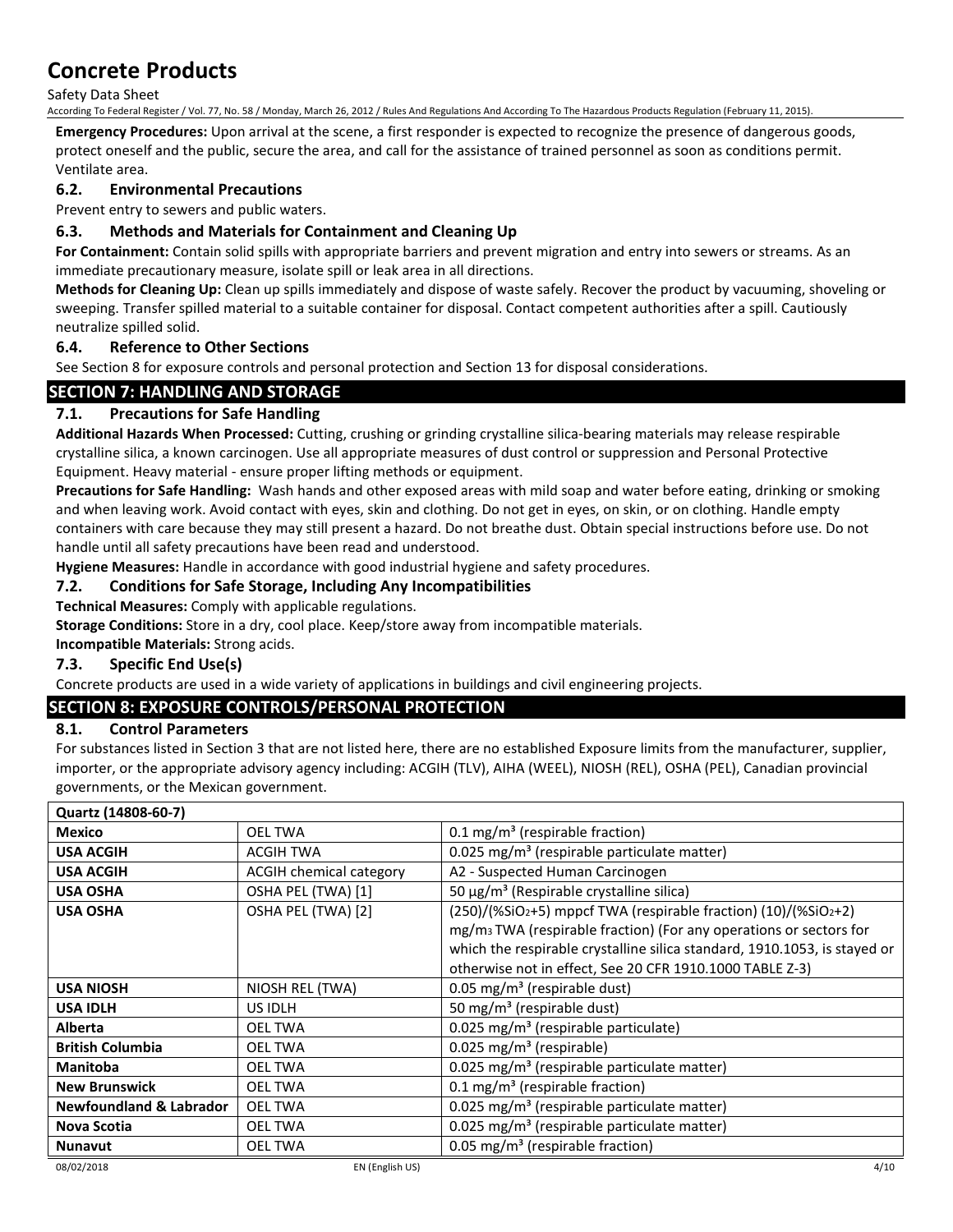Safety Data Sheet

According To Federal Register / Vol. 77, No. 58 / Monday, March 26, 2012 / Rules And Regulations And According To The Hazardous Products Regulation (February 11, 2015).

| <b>Northwest Territories</b>             | <b>OEL TWA</b>                 | 0.05 mg/m <sup>3</sup> (respirable fraction)                                 |
|------------------------------------------|--------------------------------|------------------------------------------------------------------------------|
| Ontario                                  | <b>OEL TWA</b>                 | 0.1 mg/m <sup>3</sup> (designated substances regulation-respirable)          |
| <b>Prince Edward Island</b>              | <b>OEL TWA</b>                 | 0.025 mg/m <sup>3</sup> (respirable particulate matter)                      |
| Québec                                   | <b>VEMP</b>                    | $0.1$ mg/m <sup>3</sup> (respirable dust)                                    |
| Saskatchewan                             | <b>OEL TWA</b>                 | 0.05 mg/m <sup>3</sup> (respirable fraction (Silica - crystalline (Trydimite |
|                                          |                                | removed))                                                                    |
| Yukon                                    | <b>OEL TWA</b>                 | 300 particle/mL (Silica - Quartz, crystalline)                               |
| Calcium hydroxide (1305-62-0)            |                                |                                                                              |
| <b>Mexico</b>                            | <b>OEL TWA</b>                 | 5 mg/ $m3$                                                                   |
| <b>USA ACGIH</b>                         | <b>ACGIH TWA</b>               | 5 mg/ $m3$                                                                   |
| <b>USA OSHA</b>                          | <b>OSHA PEL (TWA)</b>          | 15 mg/m <sup>3</sup> (total dust)                                            |
|                                          |                                | 5 mg/m <sup>3</sup> (respirable fraction)                                    |
| <b>USA NIOSH</b>                         | NIOSH REL (TWA)                | 5 mg/ $m3$                                                                   |
| <b>Alberta</b>                           | <b>OEL TWA</b>                 | 5 mg/ $m3$                                                                   |
| <b>British Columbia</b>                  | <b>OEL TWA</b>                 | 5 mg/ $m3$                                                                   |
| <b>Manitoba</b>                          | <b>OEL TWA</b>                 | 5 mg/ $m3$                                                                   |
| <b>New Brunswick</b>                     | <b>OEL TWA</b>                 | 5 mg/m $3$                                                                   |
| <b>Newfoundland &amp; Labrador</b>       | <b>OEL TWA</b>                 | 5 mg/ $m3$                                                                   |
| Nova Scotia                              | <b>OEL TWA</b>                 | 5 mg/ $m3$                                                                   |
| <b>Nunavut</b>                           | <b>OEL STEL</b>                | 10 mg/m $3$                                                                  |
| <b>Nunavut</b>                           | <b>OEL TWA</b>                 | 5 mg/ $m3$                                                                   |
| <b>Northwest Territories</b>             | <b>OEL STEL</b>                | $10 \text{ mg/m}^3$                                                          |
| <b>Northwest Territories</b>             | <b>OEL TWA</b>                 | 5 mg/ $m3$                                                                   |
| <b>Ontario</b>                           | <b>OEL TWA</b>                 | 5 mg/ $m3$                                                                   |
| <b>Prince Edward Island</b>              | <b>OEL TWA</b>                 | 5 mg/ $m3$                                                                   |
| Québec                                   | <b>VEMP</b>                    | 5 mg/ $m3$                                                                   |
| Saskatchewan                             | <b>OEL STEL</b>                | 10 mg/m $3$                                                                  |
| Saskatchewan                             | <b>OEL TWA</b>                 | 5 mg/ $m3$                                                                   |
| Yukon                                    | <b>OEL STEL</b>                | 10 mg/m $3$                                                                  |
| Yukon                                    | <b>OEL TWA</b>                 | 5 mg/ $m3$                                                                   |
| Cement, portland, chemicals (65997-15-1) |                                |                                                                              |
| <b>Mexico</b>                            | <b>OEL TWA</b>                 | $10 \text{ mg/m}^3$                                                          |
| <b>Mexico</b>                            | <b>OEL STEL</b>                | 20 mg/m $3$                                                                  |
| <b>USA ACGIH</b>                         | <b>ACGIH TWA</b>               | 1 mg/m <sup>3</sup> (particulate matter containing no asbestos and $\leq$ 1% |
|                                          |                                | crystalline silica, respirable particulate matter)                           |
| <b>USA ACGIH</b>                         | <b>ACGIH chemical category</b> | Not Classifiable as a Human Carcinogen                                       |
| <b>USA OSHA</b>                          | <b>OSHA PEL (TWA)</b>          | 15 mg/m <sup>3</sup> (total dust)                                            |
|                                          |                                | 5 mg/m <sup>3</sup> (respirable fraction)                                    |
| <b>USA OSHA</b>                          | OSHA PEL (TWA)                 | 50 mppcf (<1% Crystalline silica)                                            |
|                                          |                                | (See 29 CFR 1910.1000 TABLE Z-3)                                             |
| <b>USA NIOSH</b>                         | NIOSH REL (TWA)                | 10 mg/m <sup>3</sup> (total dust)                                            |
|                                          |                                | 5 mg/m <sup>3</sup> (respirable dust)<br>5000 mg/m <sup>3</sup>              |
| <b>USA IDLH</b><br><b>Alberta</b>        | <b>IDLH</b><br><b>OEL TWA</b>  | 10 mg/m $3$                                                                  |
|                                          |                                | 1 mg/m <sup>3</sup> (particulate matter containing no Asbestos and <1%       |
| <b>British Columbia</b>                  | <b>OEL TWA</b>                 | Crystalline silica-respirable particulate)                                   |
| Manitoba                                 | <b>OEL TWA</b>                 | 1 mg/m <sup>3</sup> (particulate matter containing no Asbestos and <1%       |
|                                          |                                | Crystalline silica-respirable particulate matter)                            |
| <b>New Brunswick</b>                     | <b>OEL TWA</b>                 | 10 mg/m <sup>3</sup> (particulate matter containing no Asbestos and <1%      |
|                                          |                                | Crystalline silica)                                                          |
| <b>Newfoundland &amp; Labrador</b>       | <b>OEL TWA</b>                 | 1 mg/m <sup>3</sup> (particulate matter containing no Asbestos and <1%       |
|                                          |                                |                                                                              |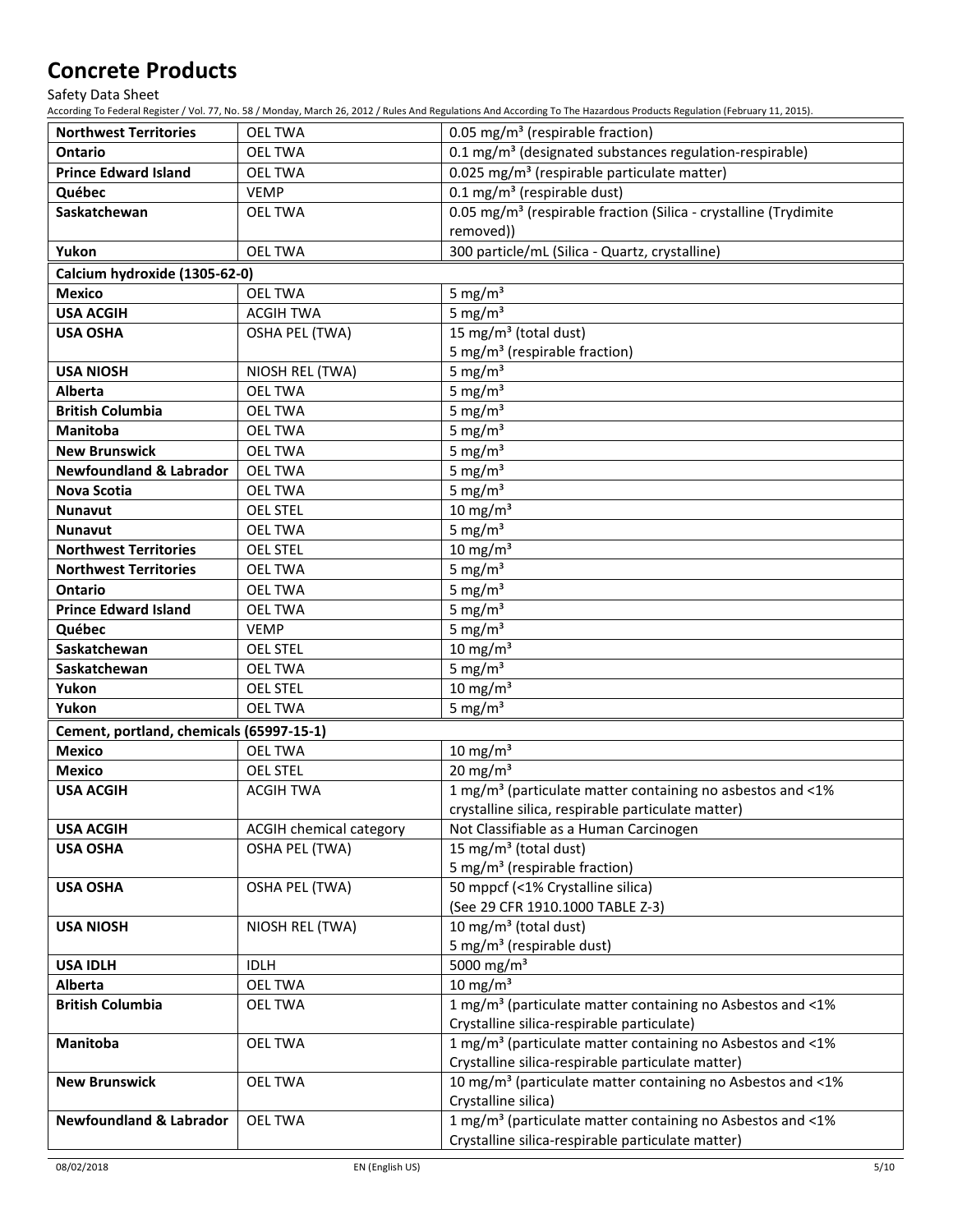Safety Data Sheet

According To Federal Register / Vol. 77, No. 58 / Monday, March 26, 2012 / Rules And Regulations And According To The Hazardous Products Regulation (February 11, 2015).

| <b>Nova Scotia</b>           | <b>OEL TWA</b>  | 1 mg/m <sup>3</sup> (particulate matter containing no Asbestos and $\leq$ 1%       |
|------------------------------|-----------------|------------------------------------------------------------------------------------|
|                              |                 | Crystalline silica-respirable particulate matter)                                  |
| <b>Nunavut</b>               | <b>OEL STEL</b> | 20 mg/m <sup>3</sup>                                                               |
| <b>Nunavut</b>               | <b>OEL TWA</b>  | 10 mg/m $3$                                                                        |
| <b>Northwest Territories</b> | <b>OEL STEL</b> | 20 mg/m <sup>3</sup>                                                               |
| <b>Northwest Territories</b> | <b>OEL TWA</b>  | 10 mg/m <sup>3</sup>                                                               |
| <b>Ontario</b>               | <b>OEL TWA</b>  | 1 mg/m <sup>3</sup> (containing no Asbestos and <1% Crystalline silica-respirable) |
| <b>Prince Edward Island</b>  | <b>OEL TWA</b>  | 1 mg/m <sup>3</sup> (particulate matter containing no Asbestos and <1%             |
|                              |                 | Crystalline silica-respirable particulate matter)                                  |
| Québec                       | <b>VEMP</b>     | 10 mg/m <sup>3</sup> (containing no Asbestos and <1% Crystalline silica-total      |
|                              |                 | dust)                                                                              |
|                              |                 | 5 mg/m <sup>3</sup> (containing no Asbestos and <1% Crystalline silica-respirable  |
|                              |                 | dust)                                                                              |
| Saskatchewan                 | <b>OEL STEL</b> | $20 \text{ mg/m}^3$                                                                |
| Saskatchewan                 | <b>OEL TWA</b>  | 10 mg/m <sup>3</sup>                                                               |
| Yukon                        | <b>OEL STEL</b> | $20 \text{ mg/m}^3$                                                                |
| Yukon                        | <b>OEL TWA</b>  | 30 mppcf                                                                           |
|                              |                 | 10 mg/m <sup>3</sup>                                                               |

# **8.2. Exposure Controls**

**Appropriate Engineering Controls:** Emergency eye wash fountains and safety showers should be available in the immediate vicinity of any potential exposure. Ensure adequate ventilation, especially in confined areas. Ensure all national/local regulations are observed.

**Personal Protective Equipment:** Gloves. Protective clothing. Protective goggles. Insufficient ventilation: wear NIOSH-approved respiratory protection.



**Materials for Protective Clothing:** Chemically resistant materials and fabrics.

**Hand Protection:** Wear protective gloves.

**Eye and Face Protection:** Chemical safety goggles.

**Skin and Body Protection:** Wear suitable protective clothing.

**Respiratory Protection:** If exposure limits are exceeded or irritation is experienced, approved respiratory protection should be worn. In case of inadequate ventilation, oxygen deficient atmosphere, or where exposure levels are not known wear approved respiratory protection.

**Other Information:** When using, do not eat, drink or smoke.

# **SECTION 9: PHYSICAL AND CHEMICAL PROPERTIES**

| 9.1. | <b>Information on Basic Physical and Chemical Properties</b> |  |  |  |
|------|--------------------------------------------------------------|--|--|--|
|------|--------------------------------------------------------------|--|--|--|

| <b>Physical State</b>            | $\ddot{\cdot}$       | Solid                     |
|----------------------------------|----------------------|---------------------------|
| Appearance                       | $\ddot{\cdot}$       | Various Colors and Shapes |
| Odor                             | $\ddot{\cdot}$       | Odorless                  |
| <b>Odor Threshold</b>            | $\ddot{\phantom{a}}$ | Not available             |
| рH                               | ÷                    | 7 (In Water)              |
| <b>Evaporation Rate</b>          | $\ddot{\cdot}$       | Not available             |
| <b>Melting Point</b>             | $\ddot{\cdot}$       | Not available             |
| <b>Freezing Point</b>            | $\ddot{\cdot}$       | Not available             |
| <b>Boiling Point</b>             | $\ddot{\cdot}$       | Not available             |
| <b>Flash Point</b>               | $\ddot{\cdot}$       | Not available             |
| <b>Auto-ignition Temperature</b> | $\ddot{\cdot}$       | Not available             |
| <b>Decomposition Temperature</b> | $\ddot{\cdot}$       | Not available             |
| Flammability (solid, gas)        | $\ddot{\cdot}$       | Not available             |
|                                  |                      |                           |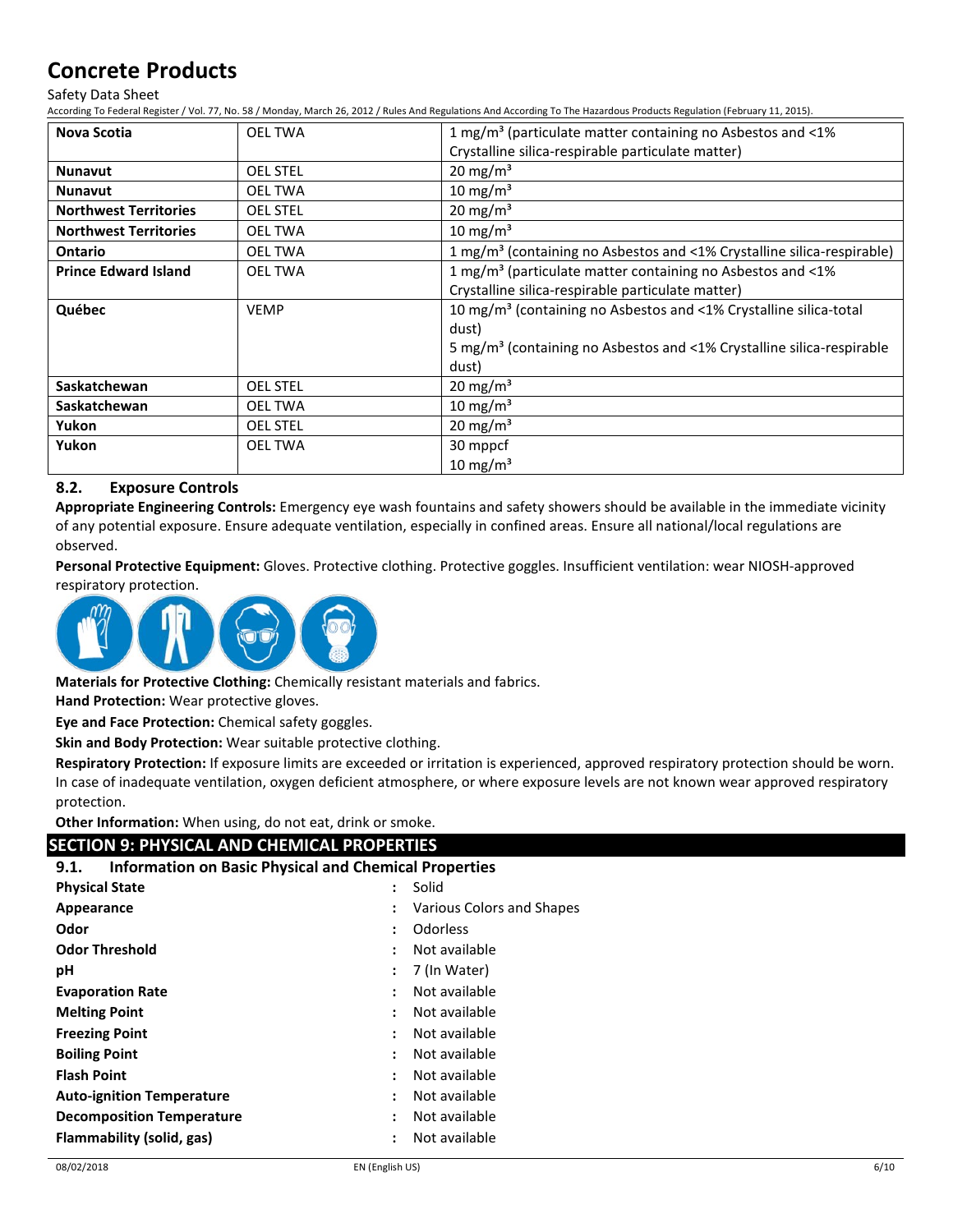Safety Data Sheet

According To Federal Register / Vol. 77, No. 58 / Monday, March 26, 2012 / Rules And Regulations And According To The Hazardous Products Regulation (February 11, 2015).

| Lower Flammable Limit                         | Not available<br>÷                           |
|-----------------------------------------------|----------------------------------------------|
| Upper Flammable Limit                         | Not available<br>÷                           |
| <b>Vapor Pressure</b>                         | Not available<br>$\ddot{\phantom{a}}$        |
| Relative Vapor Density at 20°C                | Not available<br>$\ddot{\phantom{a}}$        |
| <b>Relative Density</b>                       | Not available<br>$\ddot{\phantom{a}}$        |
| <b>Specific Gravity</b>                       | $2.5$ (Water = 1)<br>$\ddot{\phantom{a}}$    |
| Solubility                                    | Not Soluble In Water<br>$\ddot{\phantom{a}}$ |
| <b>Partition Coefficient: N-Octanol/Water</b> | Not available<br>$\ddot{\phantom{a}}$        |
| Viscosity                                     | Not available                                |

### **SECTION 10: STABILITY AND REACTIVITY**

**10.1. Reactivity:** Hazardous reactions will not occur under normal conditions.

- **10.2. Chemical Stability:** Stable under recommended handling and storage conditions (see Section 7).
- **10.3. Possibility of Hazardous Reactions:** Hazardous polymerization will not occur.
- **10.4. Conditions to Avoid:** Incompatible materials. Extremely high temperatures.
- **10.5. Incompatible Materials:** Strong acids.

**10.6. Hazardous Decomposition Products:** Thermal decomposition may produce: Calcium oxides. Silicon oxides. Sulfur oxides.

# **SECTION 11: TOXICOLOGICAL INFORMATION**

**11.1. Information on Toxicological Effects - Product**

**Acute Toxicity (Oral):** Not classified

**Acute Toxicity (Dermal):** Not classified

**Acute Toxicity (Inhalation):** Not classified

**LD50 and LC50 Data:** Not available

**Skin Corrosion/Irritation:** Causes skin irritation.

**pH:** 7 (in water)

**Eye Damage/Irritation:** Causes serious eye damage.

**pH:** 7 (in water)

**Respiratory or Skin Sensitization:** May cause an allergic skin reaction.

**Germ Cell Mutagenicity:** Not classified

**Carcinogenicity:** May cause cancer.

**Specific Target Organ Toxicity (Repeated Exposure):** Causes damage to organs through prolonged or repeated exposure.

**Reproductive Toxicity:** Not classified

**Specific Target Organ Toxicity (Single Exposure):** May cause respiratory irritation.

**Aspiration Hazard:** Not classified

**Symptoms/Injuries After Inhalation:** Irritation of the respiratory tract and the other mucous membranes. Some studies show that exposure to respirable crystalline silica (without silicosis) or that the disease silicosis may be associated with the increased incidence of several autoimmune disorders such as scleroderma (thickening of the skin), systemic lupus erythematosus, rheumatoid arthritis and diseases affecting the kidneys. Silicosis increases the risk of tuberculosis. Some studies show an increased incidence of chronic kidney disease and end-stage renal disease in workers exposed to respirable crystalline silica.

**Symptoms/Injuries After Skin Contact:** May cause skin to become dry or cracked. May cause an allergic skin reaction. Redness, pain, swelling, itching, burning, dryness, and dermatitis.

**Symptoms/Injuries After Eye Contact:** Causes permanent damage to the cornea, iris, or conjunctiva. Concrete may cause immediate or delayed irritation or inflammation. Eye contact with wet concrete can cause moderate eye irritation, chemical burns and blindness. Eye exposures require immediate first aid and medical attention to prevent significant damage to the eye.

**Symptoms/Injuries After Ingestion:** Ingestion may cause adverse effects.

**Chronic Symptoms:** Long term exposure to respirable crystalline silica results in a significant risk of developing silicosis and other nonmalignant respiratory disease, lung cancer, kidney effects, and immune system effects.

# **11.2. Information on Toxicological Effects - Ingredient(s)**

**LD50 and LC50 Data:**

|   | Quartz (14808-60-7) |  |
|---|---------------------|--|
| . |                     |  |

#### **LD50 Oral Rat** > 5000 mg/kg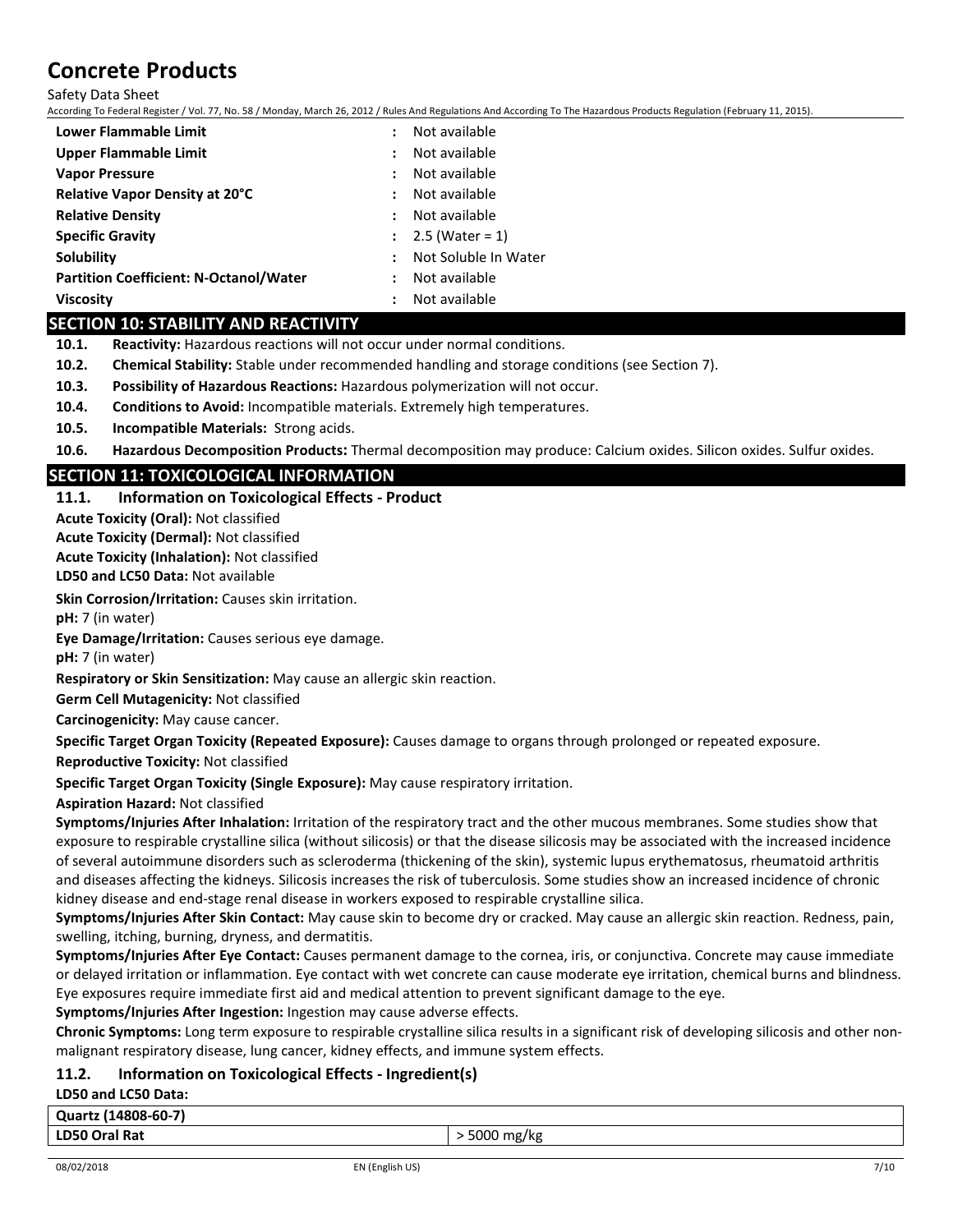Safety Data Sheet

According To Federal Register / Vol. 77, No. 58 / Monday, March 26, 2012 / Rules And Regulations And According To The Hazardous Products Regulation (February 11, 2015).

| <b>LD50 Dermal Rat</b>                           | > 5000 mg/kg                                  |
|--------------------------------------------------|-----------------------------------------------|
| Calcium hydroxide (1305-62-0)                    |                                               |
| LD50 Oral Rat                                    | 7340 mg/kg                                    |
| <b>LD50 Dermal Rat</b>                           | $>$ 2500 mg/kg                                |
| Quartz (14808-60-7)                              |                                               |
| <b>IARC Group</b>                                |                                               |
| <b>National Toxicology Program (NTP) Status</b>  | Known Human Carcinogens.                      |
| <b>OSHA Hazard Communication Carcinogen List</b> | In OSHA Hazard Communication Carcinogen list. |

### **SECTION 12: ECOLOGICAL INFORMATION**

#### **12.1. Toxicity**

**Ecology - General:** Not classified.

#### **12.2. Persistence and Degradability**

**Concrete Products**

| <b>Persistence and Degradability</b>      | Not established. |
|-------------------------------------------|------------------|
| <b>Bioaccumulative Potential</b><br>12.3. |                  |
| <b>Concrete Products</b>                  |                  |
| <b>Bioaccumulative Potential</b>          | Not established. |
| Calcium hydroxide (1305-62-0)             |                  |

#### **BCF Fish 1** (no bioaccumulation)

**12.4. Mobility in Soil**

Not available

#### **12.5. Other Adverse Effects**

**Other Information:** Avoid release to the environment.

### **SECTION 13: DISPOSAL CONSIDERATIONS**

### **13.1. Waste treatment methods**

**Waste Disposal Recommendations:** Dispose of contents/container in accordance with local, regional, national, provincial, territorial and international regulations.

**Additional Information:** Container may remain hazardous when empty. Continue to observe all precautions.

**Ecology - Waste Materials:** Avoid release to the environment.

### **SECTION 14: TRANSPORT INFORMATION**

The shipping description(s) stated herein were prepared in accordance with certain assumptions at the time the SDS was authored, and can vary based on a number of variables that may or may not have been known at the time the SDS was issued.

- 14.1. In Accordance with DOT Not regulated for transport
- **14.2. In Accordance with IMDG** Not regulated for transport
- 14.3. In Accordance with IATA Not regulated for transport
- 14.4. In Accordance with TDG Not regulated for transport

# **SECTION 15: REGULATORY INFORMATION**

### **15.1. US Federal Regulations**

| Ductal <sup>®</sup> Panels                                                |                                                                                                                                                                                                                            |  |
|---------------------------------------------------------------------------|----------------------------------------------------------------------------------------------------------------------------------------------------------------------------------------------------------------------------|--|
| <b>SARA Section 311/312 Hazard Classes</b>                                | Health hazard - Serious eye damage or eye irritation<br>Health hazard - Specific target organ toxicity (single or repeated<br>exposure)<br>Health hazard - Skin corrosion or Irritation<br>Health hazard - Carcinogenicity |  |
|                                                                           | Health hazard - Respiratory or skin sensitization                                                                                                                                                                          |  |
| Quartz (14808-60-7)                                                       |                                                                                                                                                                                                                            |  |
| Listed on the United States TSCA (Toxic Substances Control Act) inventory |                                                                                                                                                                                                                            |  |

# **Calcium hydroxide (1305-62-0)**

Listed on the United States TSCA (Toxic Substances Control Act) inventory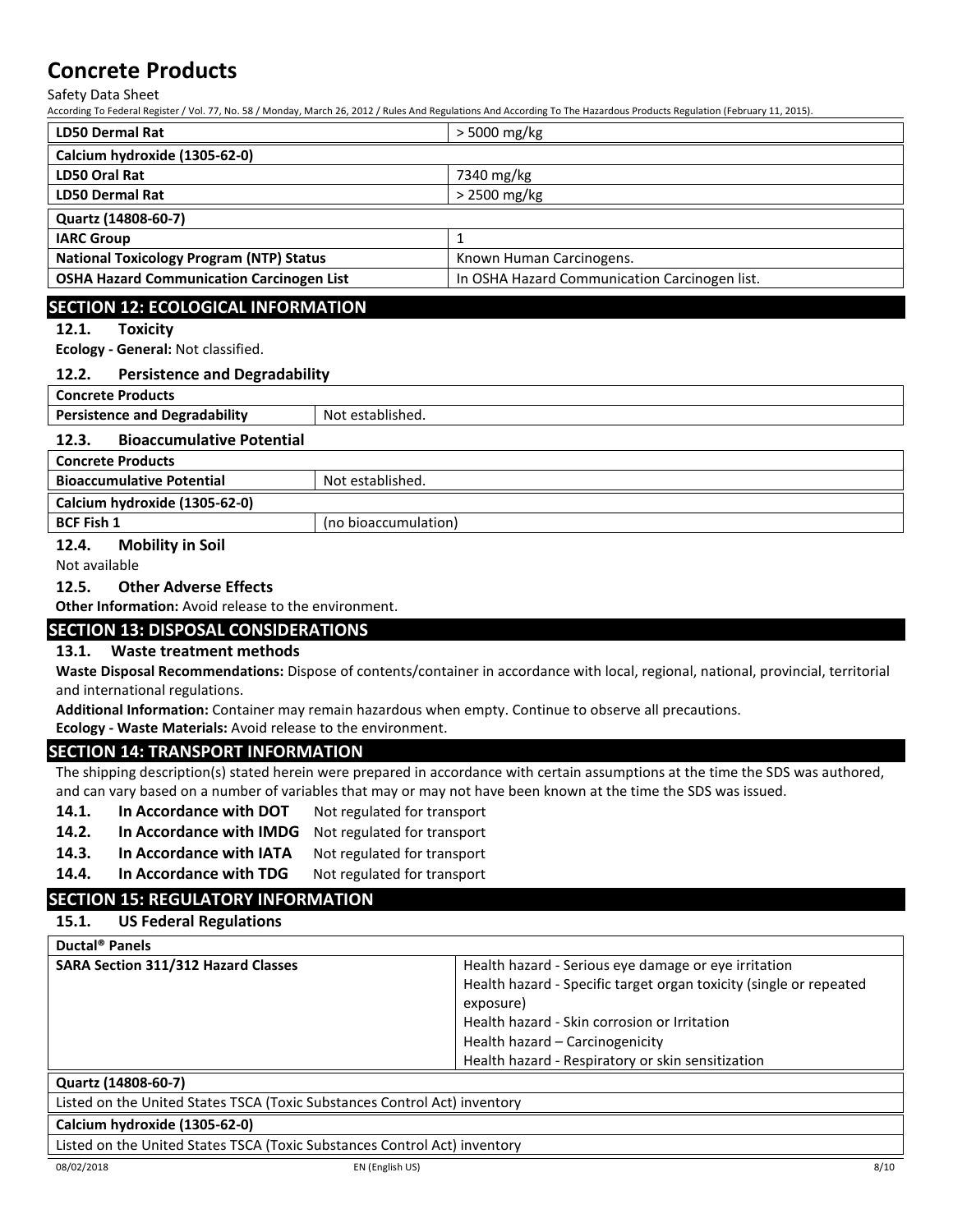Safety Data Sheet

According To Federal Register / Vol. 77, No. 58 / Monday, March 26, 2012 / Rules And Regulations And According To The Hazardous Products Regulation (February 11, 2015).

|                                                                           |                                                                | According To Federal Register / Vol. 77, No. 58 / Monday, March 26, 2012 / Rules And Regulations And According To The Hazardous Products Regulation (February 11, 2015). |
|---------------------------------------------------------------------------|----------------------------------------------------------------|--------------------------------------------------------------------------------------------------------------------------------------------------------------------------|
| Cement, portland, chemicals (65997-15-1)                                  |                                                                |                                                                                                                                                                          |
| Listed on the United States TSCA (Toxic Substances Control Act) inventory |                                                                |                                                                                                                                                                          |
| 15.2.<br><b>US State Regulations</b>                                      |                                                                |                                                                                                                                                                          |
| Quartz (14808-60-7)                                                       |                                                                |                                                                                                                                                                          |
| U.S. - California - Proposition 65 - Carcinogens List                     |                                                                | WARNING: This product contains chemicals known to the State of                                                                                                           |
|                                                                           |                                                                | California to cause cancer. For more information go to                                                                                                                   |
|                                                                           |                                                                | www.P65Warnings.ca.gov.                                                                                                                                                  |
| Quartz (14808-60-7)                                                       |                                                                |                                                                                                                                                                          |
| U.S. - Massachusetts - Right To Know List                                 |                                                                |                                                                                                                                                                          |
| U.S. - New Jersey - Right to Know Hazardous Substance List                |                                                                |                                                                                                                                                                          |
| U.S. - Pennsylvania - RTK (Right to Know) List                            |                                                                |                                                                                                                                                                          |
| Calcium hydroxide (1305-62-0)                                             |                                                                |                                                                                                                                                                          |
| U.S. - Massachusetts - Right To Know List                                 |                                                                |                                                                                                                                                                          |
| U.S. - New Jersey - Right to Know Hazardous Substance List                |                                                                |                                                                                                                                                                          |
| U.S. - Pennsylvania - RTK (Right to Know) List                            |                                                                |                                                                                                                                                                          |
| Cement, portland, chemicals (65997-15-1)                                  |                                                                |                                                                                                                                                                          |
| U.S. - Massachusetts - Right To Know List                                 |                                                                |                                                                                                                                                                          |
| U.S. - New Jersey - Right to Know Hazardous Substance List                |                                                                |                                                                                                                                                                          |
| U.S. - Pennsylvania - RTK (Right to Know) List                            |                                                                |                                                                                                                                                                          |
| <b>Canadian Regulations</b><br>15.3.                                      |                                                                |                                                                                                                                                                          |
| Quartz (14808-60-7)                                                       |                                                                |                                                                                                                                                                          |
| Listed on the Canadian DSL (Domestic Substances List)                     |                                                                |                                                                                                                                                                          |
| Calcium hydroxide (1305-62-0)                                             |                                                                |                                                                                                                                                                          |
| Listed on the Canadian DSL (Domestic Substances List)                     |                                                                |                                                                                                                                                                          |
| Cement, portland, chemicals (65997-15-1)                                  |                                                                |                                                                                                                                                                          |
| Listed on the Canadian DSL (Domestic Substances List)                     |                                                                |                                                                                                                                                                          |
|                                                                           |                                                                | SECTION 16: OTHER INFORMATION, INCLUDING DATE OF PREPARATION OR LAST REVISION                                                                                            |
| Date of Preparation or Latest                                             | : 01/01/2022                                                   |                                                                                                                                                                          |
| <b>Revision</b>                                                           |                                                                |                                                                                                                                                                          |
| <b>Other Information</b>                                                  |                                                                | : This document has been prepared in accordance with the SDS requirements of the OSHA                                                                                    |
|                                                                           |                                                                | Hazard Communication Standard 29 CFR 1910.1200 and Canada's Hazardous Products                                                                                           |
|                                                                           | Regulations (HPR) SOR/2015-17.                                 |                                                                                                                                                                          |
| <b>GHS Full Text Phrases:</b>                                             |                                                                |                                                                                                                                                                          |
| Carc. 1A                                                                  | Carcinogenicity Category 1A                                    |                                                                                                                                                                          |
| Eye Dam. 1                                                                | Serious eye damage/eye irritation Category 1                   |                                                                                                                                                                          |
| Skin Irrit. 2                                                             | Skin corrosion/irritation Category 2                           |                                                                                                                                                                          |
| Skin Sens. 1                                                              | Skin sensitization, Category 1                                 |                                                                                                                                                                          |
| STOT RE 1                                                                 |                                                                | Specific target organ toxicity (repeated exposure) Category 1                                                                                                            |
| STOT SE 3                                                                 |                                                                | Specific target organ toxicity (single exposure) Category 3                                                                                                              |
|                                                                           |                                                                |                                                                                                                                                                          |
| H315                                                                      | Causes skin irritation                                         |                                                                                                                                                                          |
| H317                                                                      | May cause an allergic skin reaction                            |                                                                                                                                                                          |
| H318                                                                      | Causes serious eye damage                                      |                                                                                                                                                                          |
| H335                                                                      | May cause respiratory irritation                               |                                                                                                                                                                          |
| H350                                                                      | May cause cancer                                               |                                                                                                                                                                          |
| H372                                                                      | Causes damage to organs through prolonged or repeated exposure |                                                                                                                                                                          |